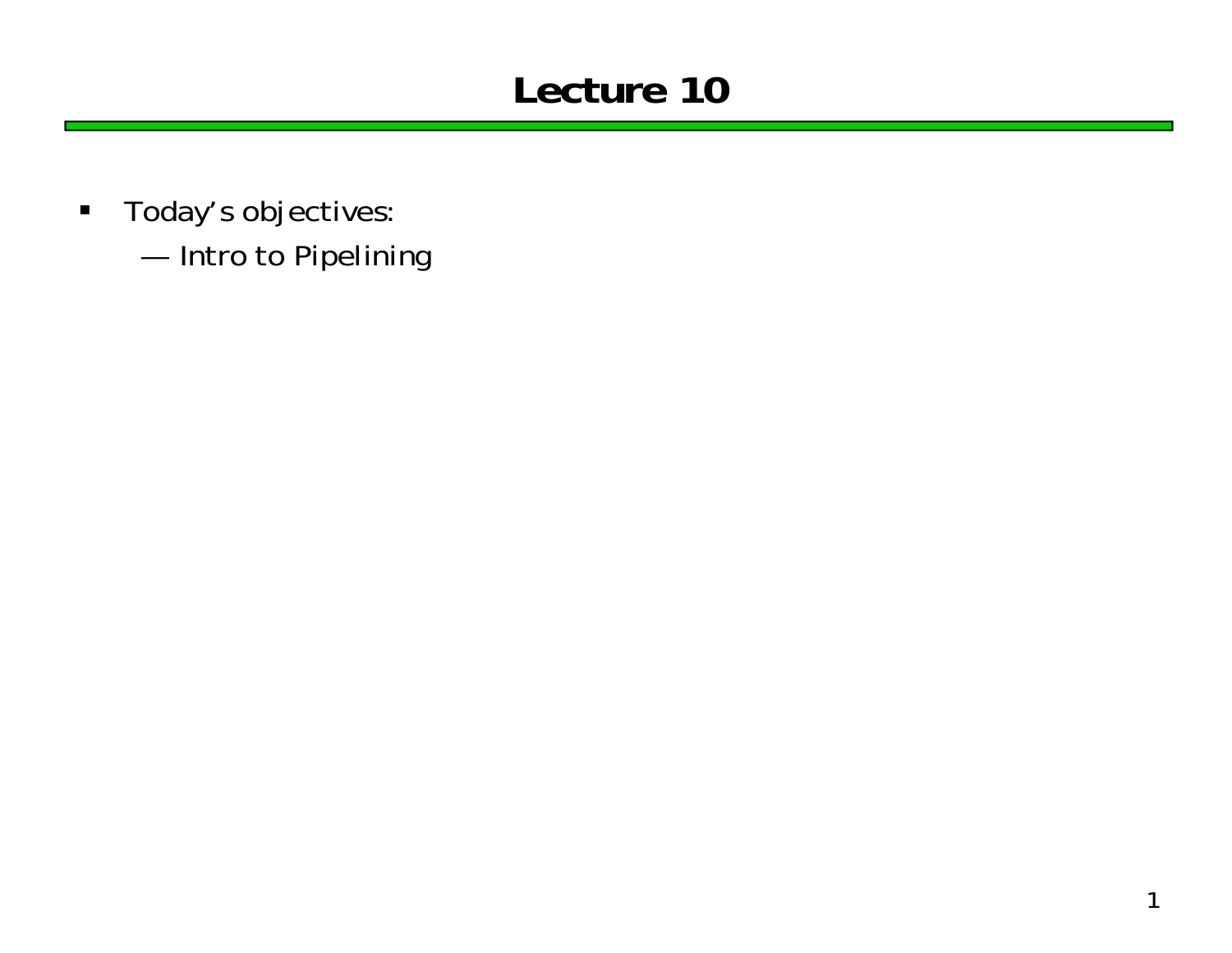#### **A relevant question**

 $\blacksquare$  Assuming you've got: ————————— One washer (takes 30 minutes)



————————— One drier (takes 40 minutes)

————————— One "folder" (takes 20 minutes)



 $\blacksquare$  It takes 90 minutes to wash, dry, and fold 1 load of laundry. **—** How long does 4 loads take?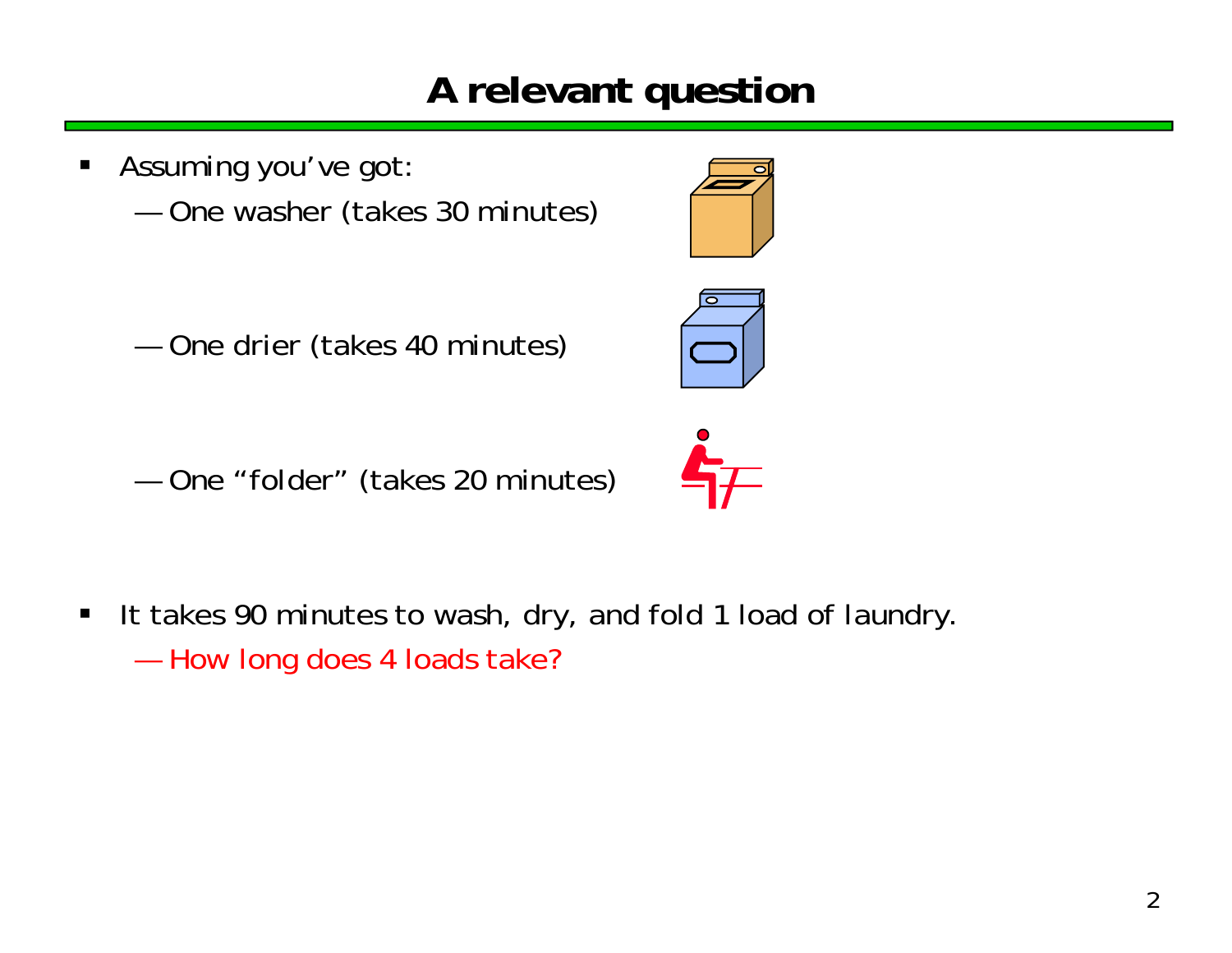

 $\blacksquare$ If each load is done sequentially it takes 6 hours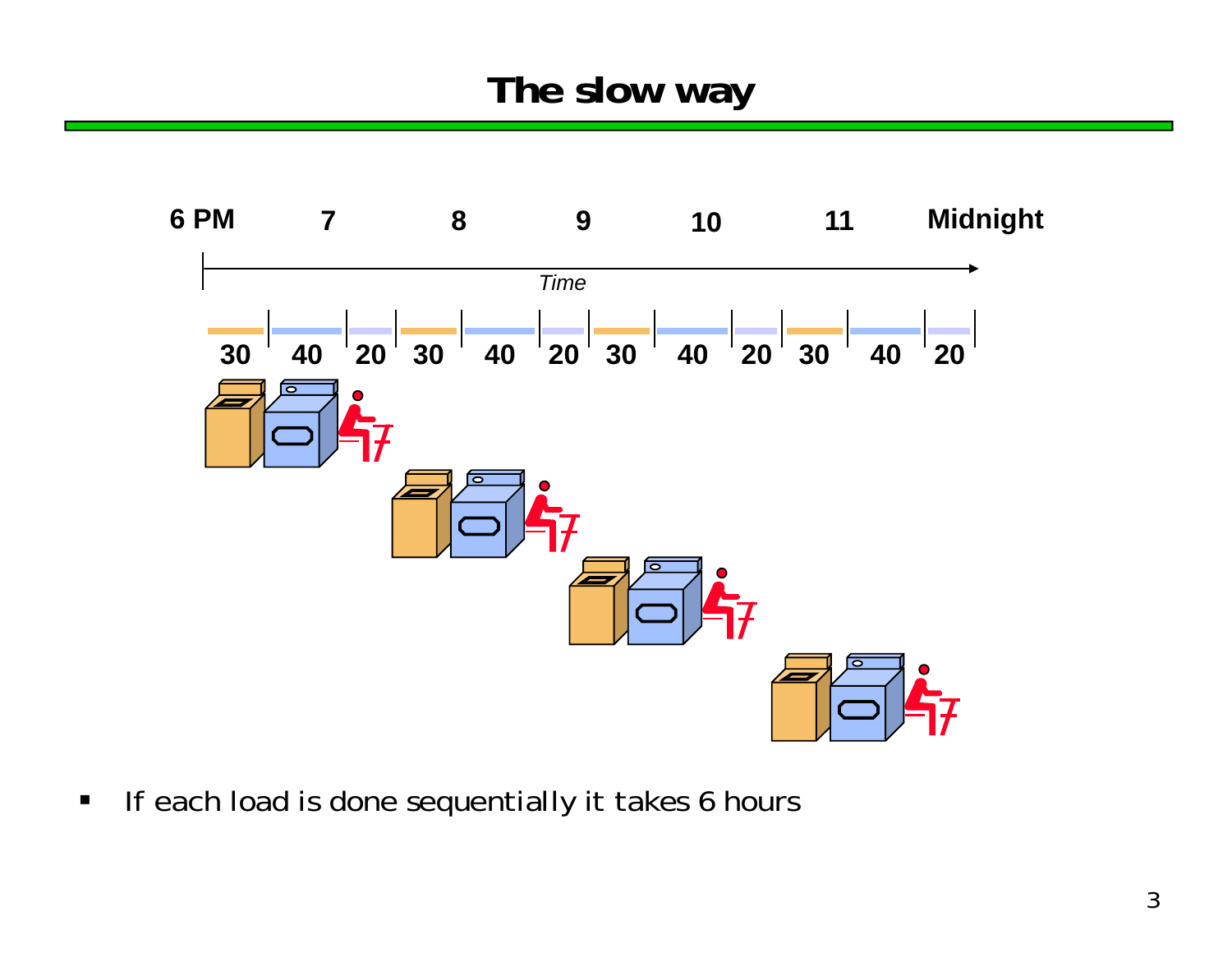## **Laundry Pipelining**

- $\blacksquare$  Start each load as soon as possible
	- —Overlap loads



 $\blacksquare$ Pipelined laundry takes 3.5 hours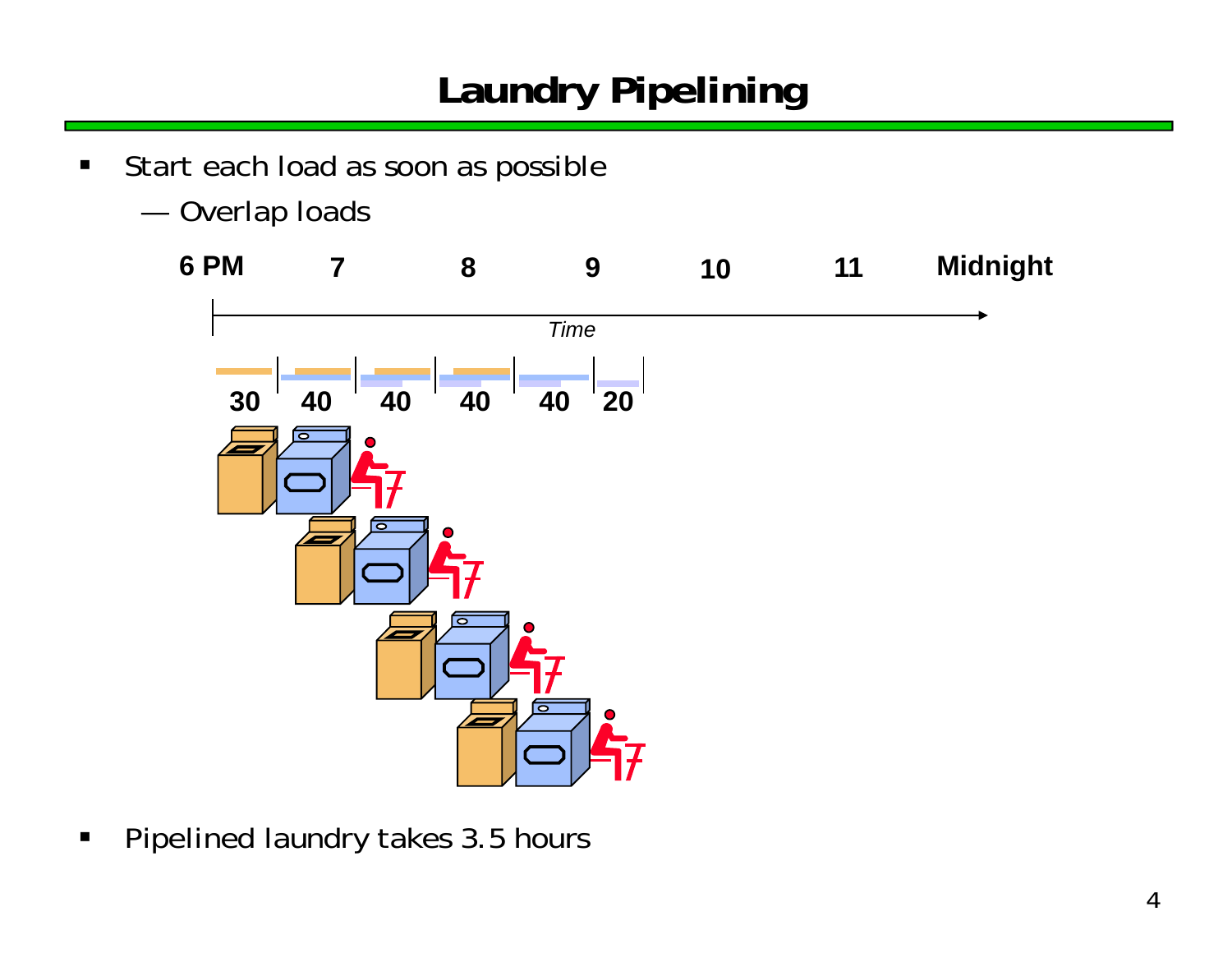### **Pipelining Lessons**



- ٠ Pipelining doesn't help latency of single load, it helps throughput of entire workload
- $\blacksquare$  Pipeline rate limited by slowest pipeline stage
- $\blacksquare$  Multiple tasks operating simultaneously using different resources
- П Potential speedup = Number pipe stages
- $\blacksquare$  Unbalanced lengths of pipe stages reduces speedup
- ٠ Time to "fill" pipeline and time to "drain" it reduces speedup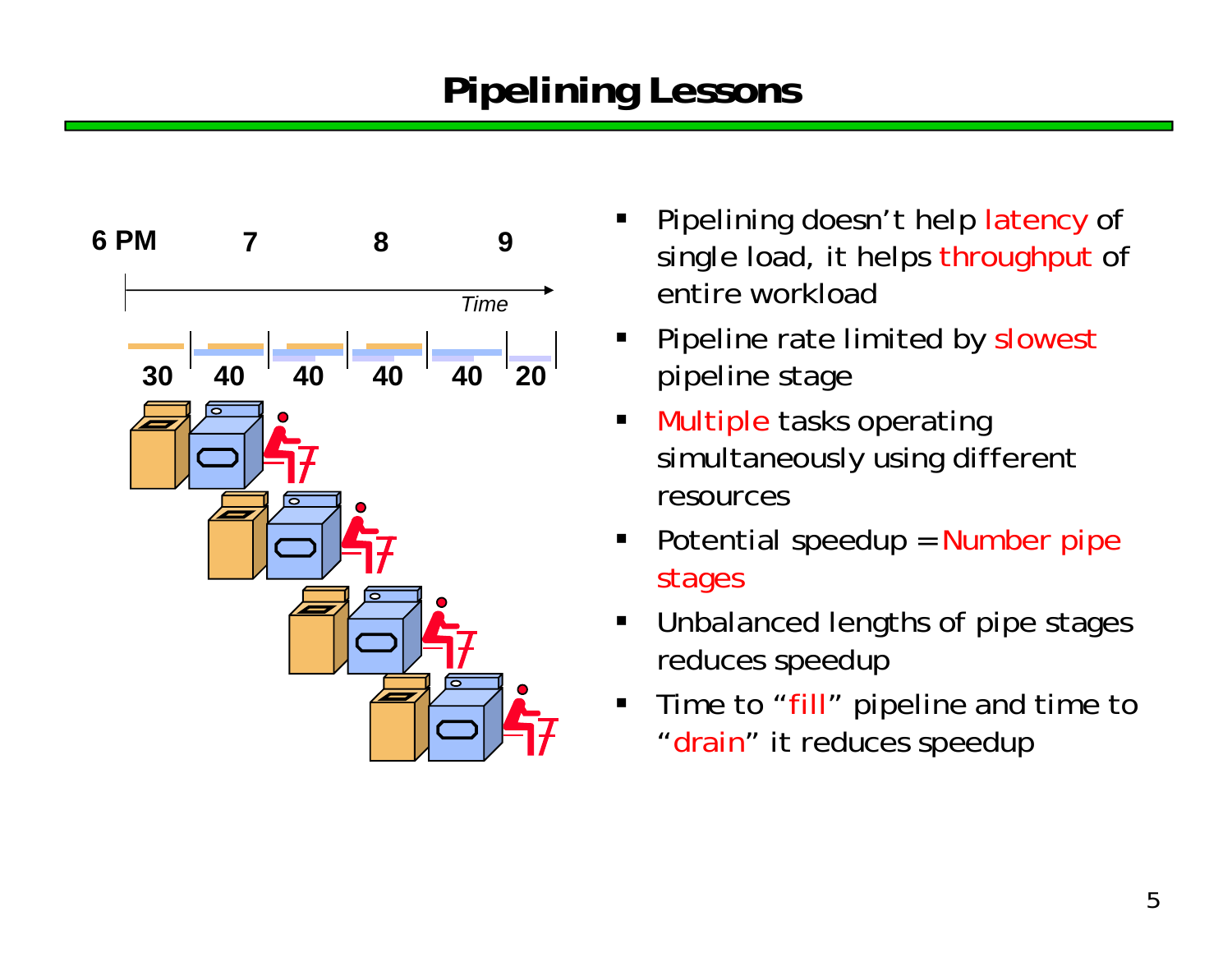# **Pipelining**

- $\blacksquare$  Pipelining is a general-purpose efficiency technique
	- ————————— It is not specific to processors
- $\blacksquare$  Pipelining is used in:
	- ————————— Assembly lines
	- ————————— Bucket brigades
	- Fast food restaurants
- $\blacksquare$  Pipelining is used in other CS disciplines:
	- ————————— Networking
	- Server software architecture
- $\blacksquare$  Useful to increase throughput in the presence of long latency
	- More on that later…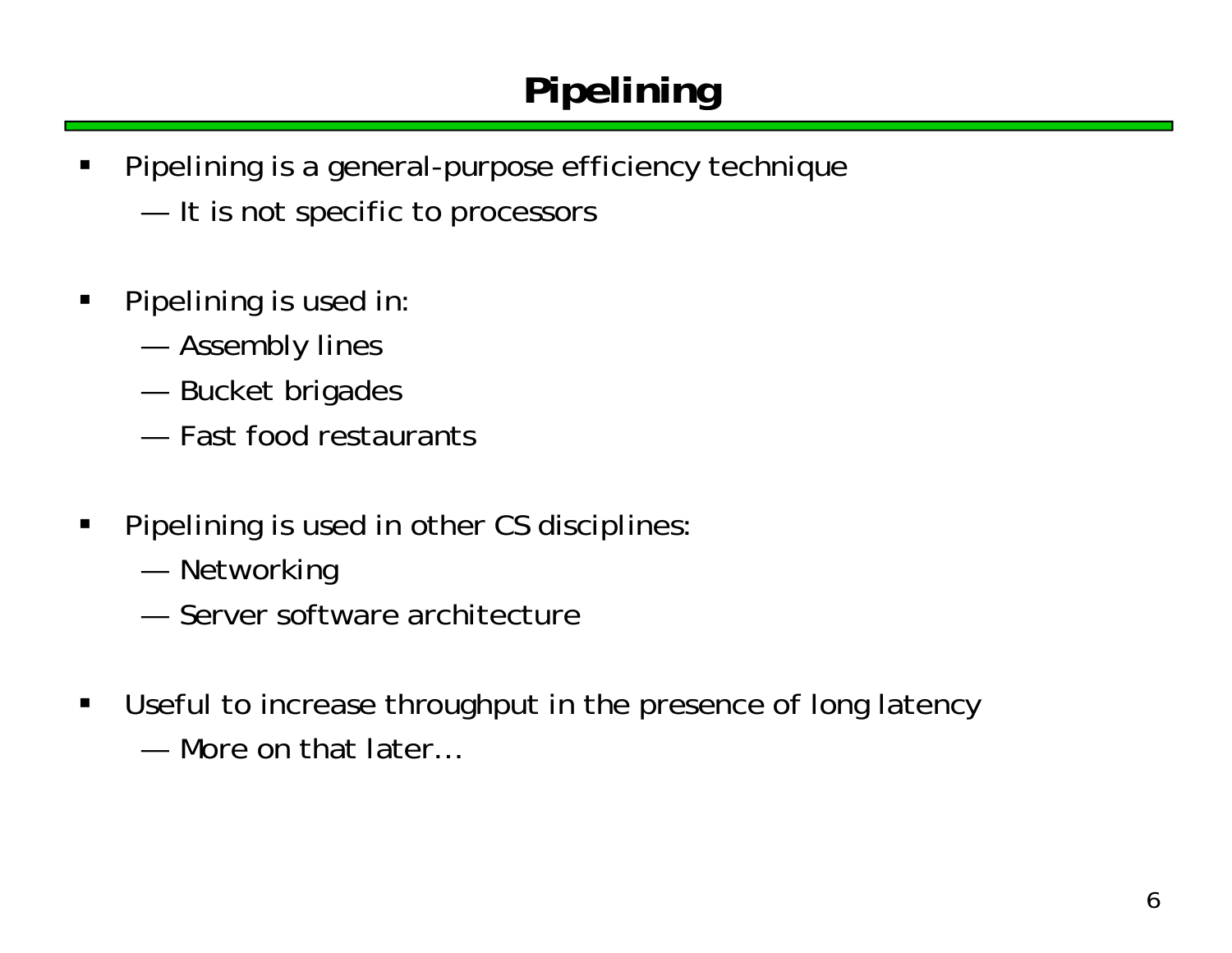#### **Instruction execution review**

 $\blacksquare$ Executing a MIPS instruction can take up to five steps.

| Step                      | <b>Name</b> | Description                                         |
|---------------------------|-------------|-----------------------------------------------------|
| <b>Instruction Fetch</b>  | IF          | Read an instruction from memory.                    |
| <b>Instruction Decode</b> | l ID        | Read source registers and generate control signals. |
| Execute                   | EX          | Compute an R-type result or a branch outcome.       |
| Memory                    | MEM         | Read or write the data memory.                      |
| Writeback                 | <b>WB</b>   | Store a result in the destination register.         |

 $\blacksquare$ However, as we saw, not all instructions need all five steps.

| Instruction | Steps required |    |     |            |           |  |  |  |  |
|-------------|----------------|----|-----|------------|-----------|--|--|--|--|
| beg         | IF             | ID | EX  |            |           |  |  |  |  |
| R-type      | IF             | ID | EX  |            | <b>WB</b> |  |  |  |  |
| <b>SW</b>   | IF             | ID | EX  | <b>MEM</b> |           |  |  |  |  |
| W           | IF             | ID | FX. | MFM        | <b>WB</b> |  |  |  |  |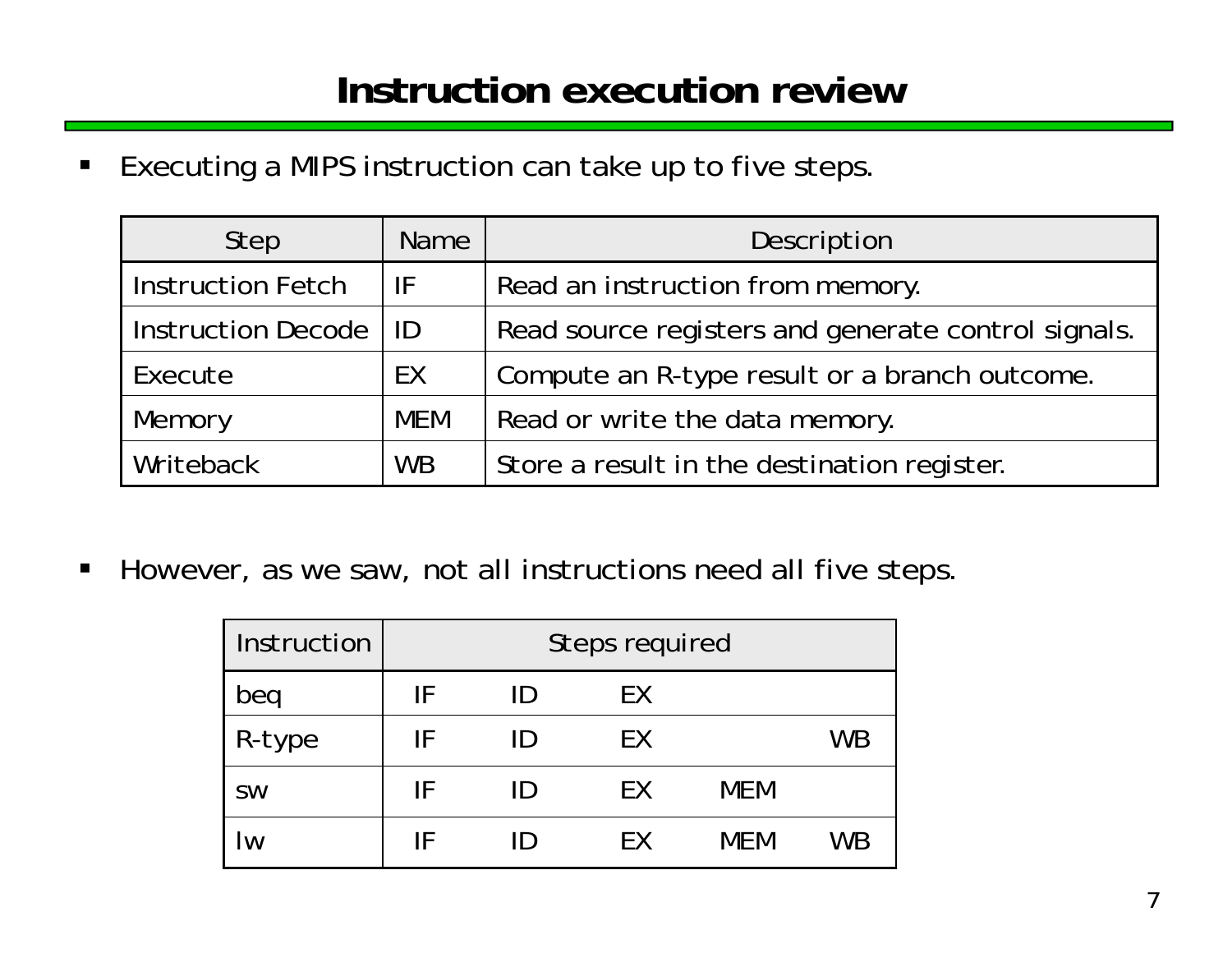#### **Single-cycle datapath diagram**



 $\overline{\phantom{a}}$ How long does it take to execute each instruction?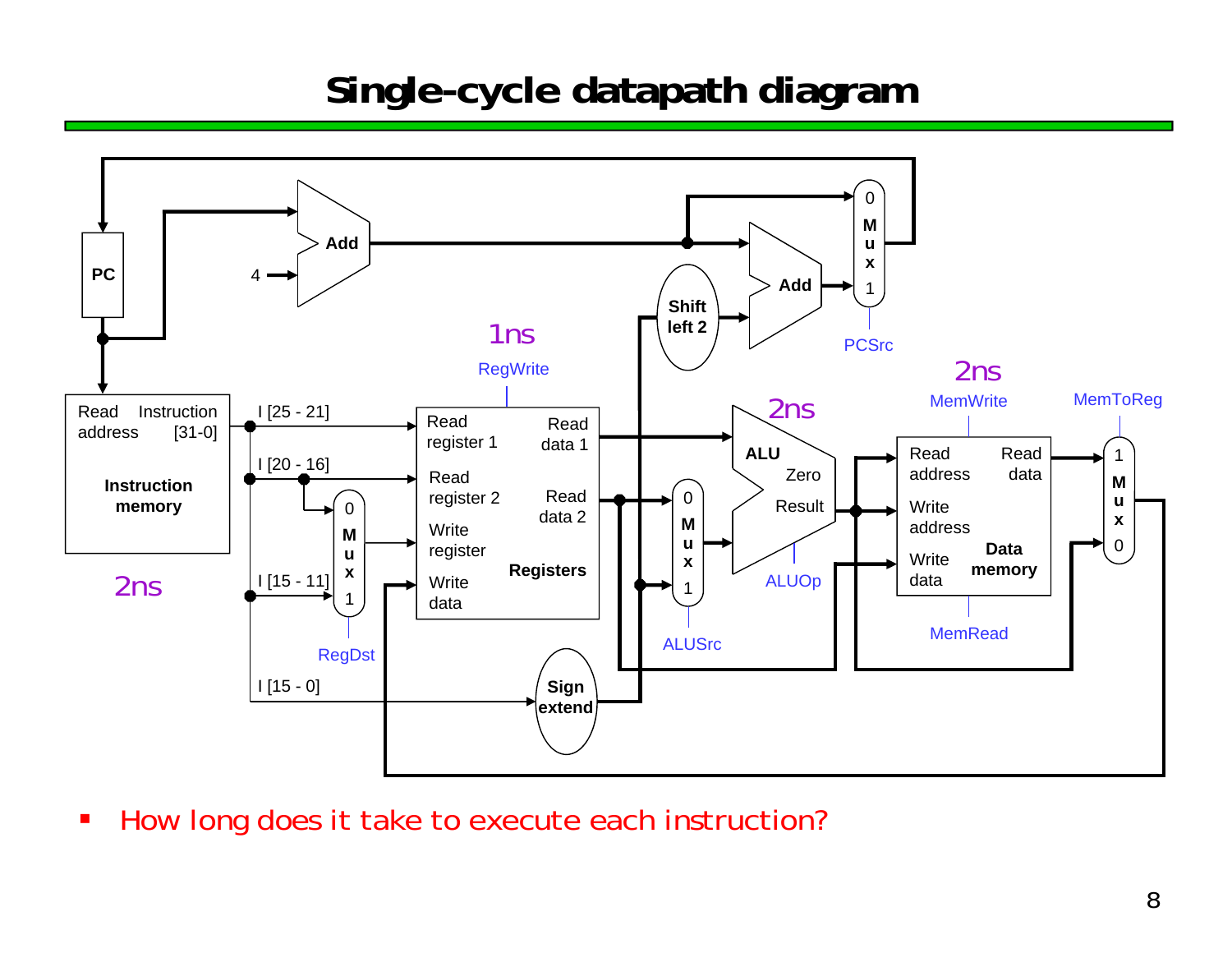#### **Single-cycle review**

- ш All five execution steps occur in one clock cycle.
- П This means the cycle time must be long enough to accommodate all the steps of the most complex instruction—a "lw" in our instruction set.
	- ————————— If the register file has a 1ns latency and the memories and ALU have a 2ns latency, "lw" will require 8ns.
	- Thus *all* instructions will take 8ns to execute.
- $\blacksquare$  Each hardware element can only be used once per clock cycle.
	- ————————— A "lw" or "sw" must access memory twice (in the IF and MEM stages), so there are separate instruction and data memories.
	- ————————— There are multiple adders, since each instruction increments the PC (IF) *and* performs another computation (EX). On top of that, branches also need to compute a target address.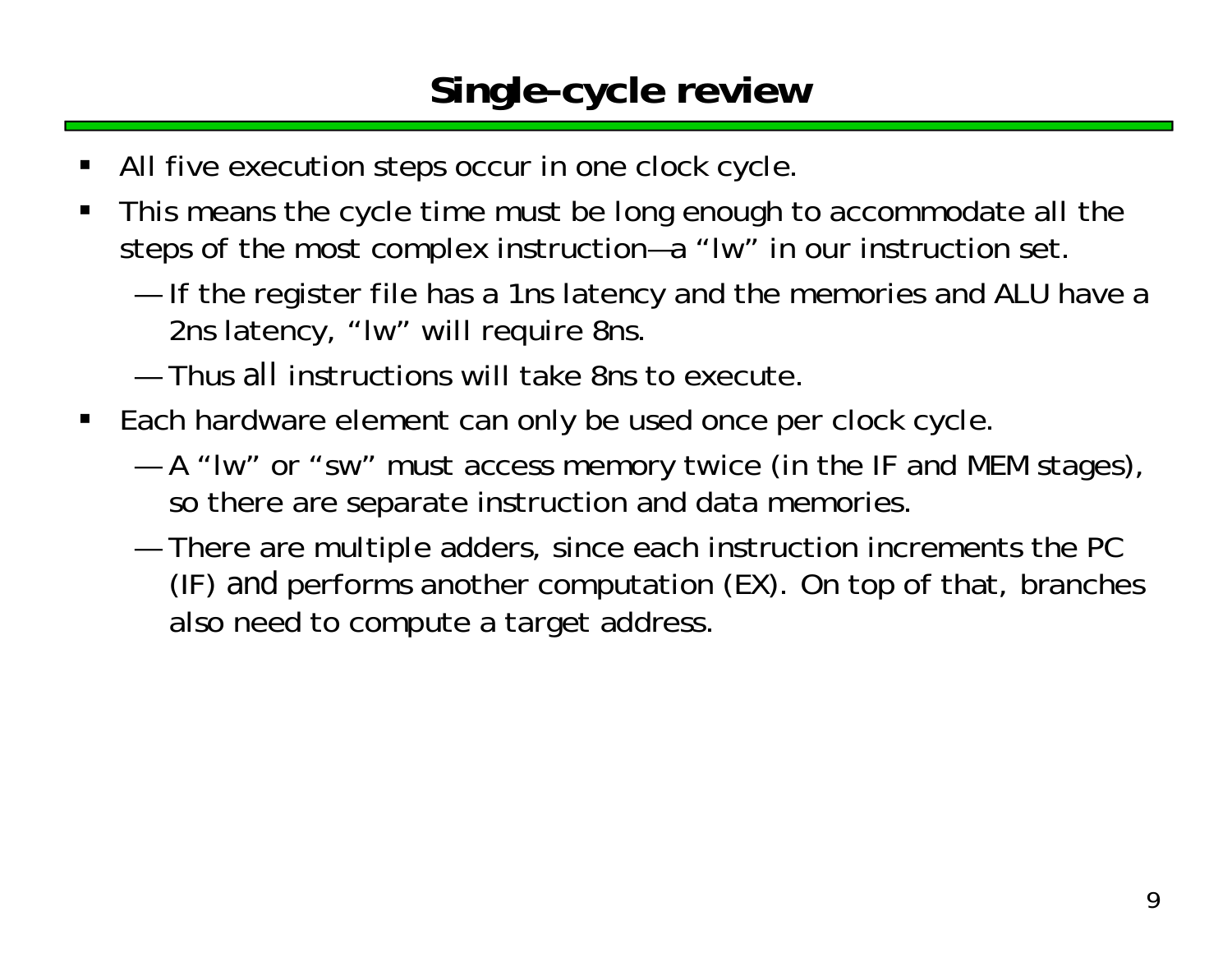## **Example: Instruction Fetch (IF)**

- ш Let's quickly review how Iw is executed in the single-cycle datapath.
- $\blacksquare$ We'll ignore PC incrementing and branching for now.
- $\blacksquare$ In the Instruction Fetch (IF) step, we read the instruction memory.

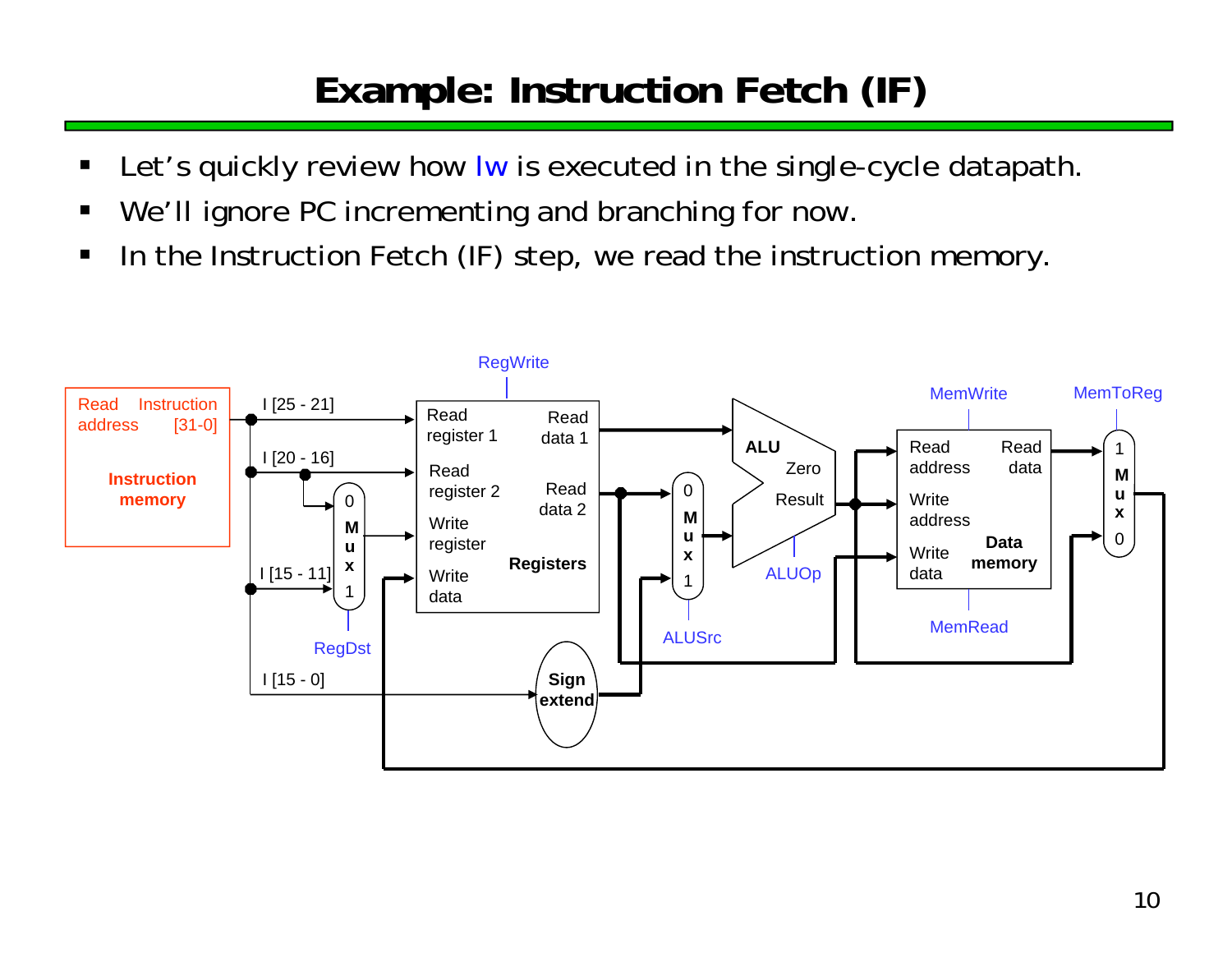#### **Instruction Decode (ID)**

 $\blacksquare$  The Instruction Decode (ID) step reads the source registers from the register file.

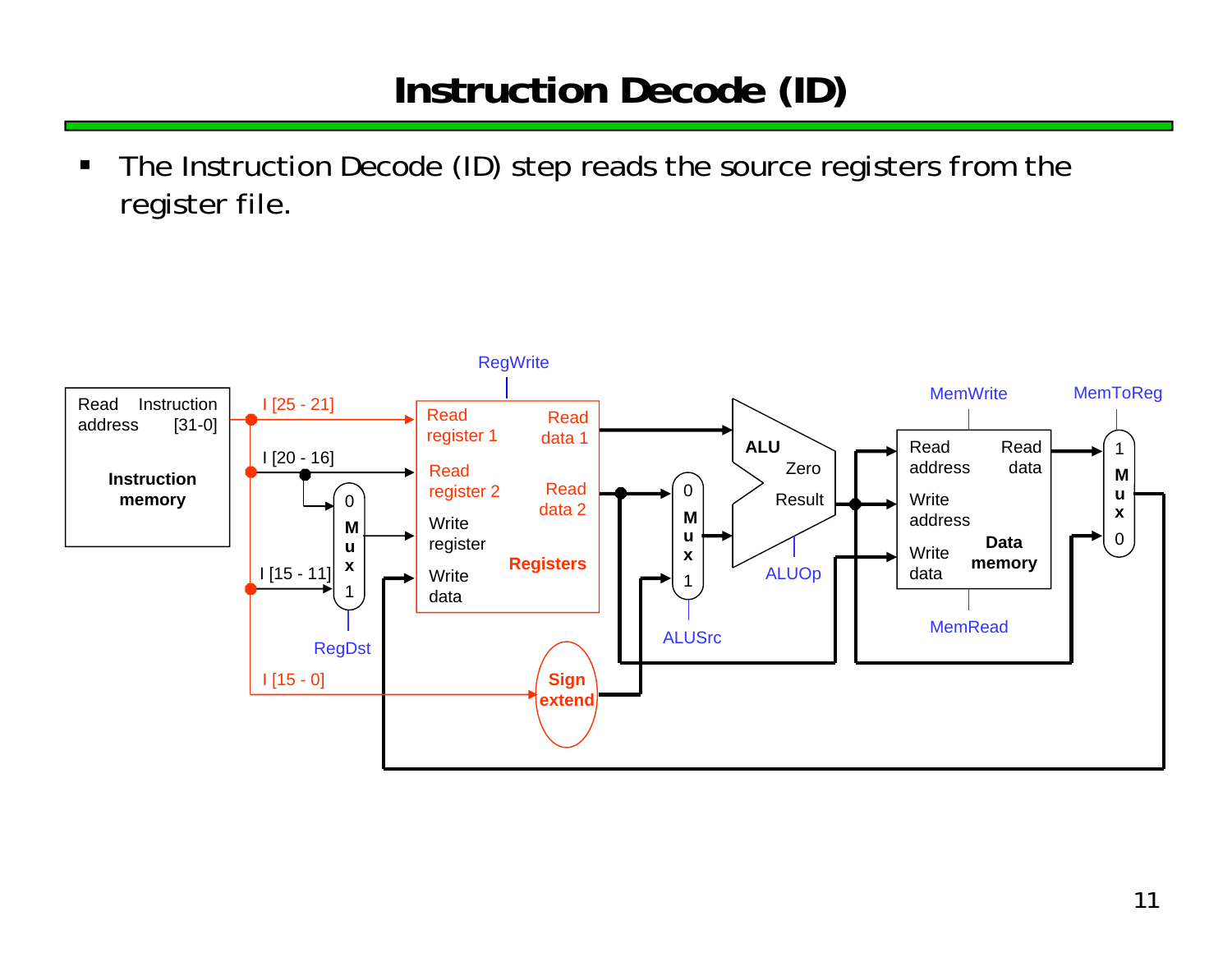## **Execute (EX)**

 $\blacksquare$  The third step, Execute (EX), computes the effective memory address from the source register and the instruction's constant field.

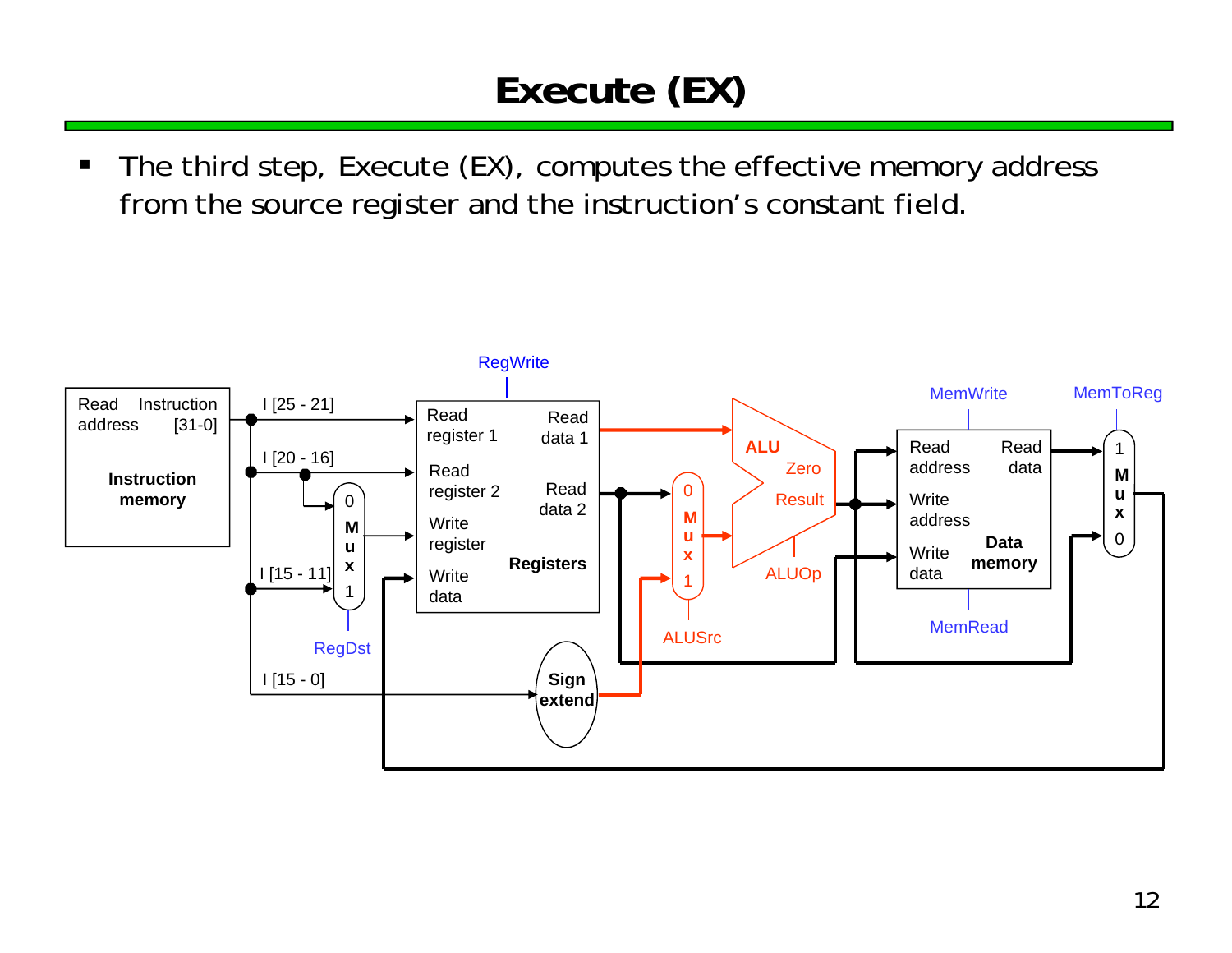## **Memory (MEM)**

 $\blacksquare$  The Memory (MEM) step involves reading the data memory, from the address computed by the ALU.

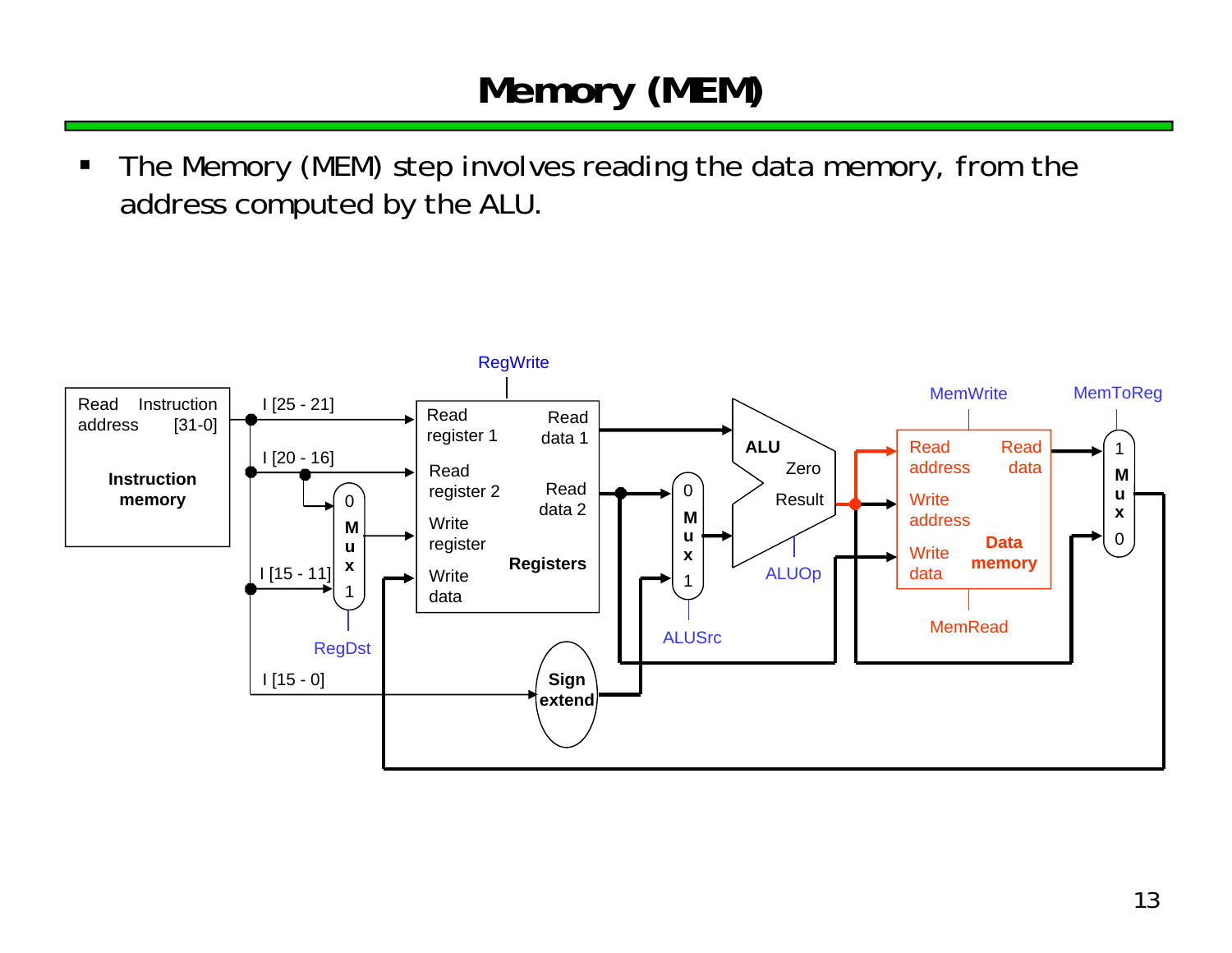### **Writeback (WB)**

 $\blacksquare$  Finally, in the Writeback (WB) step, the memory value is stored into the destination register.

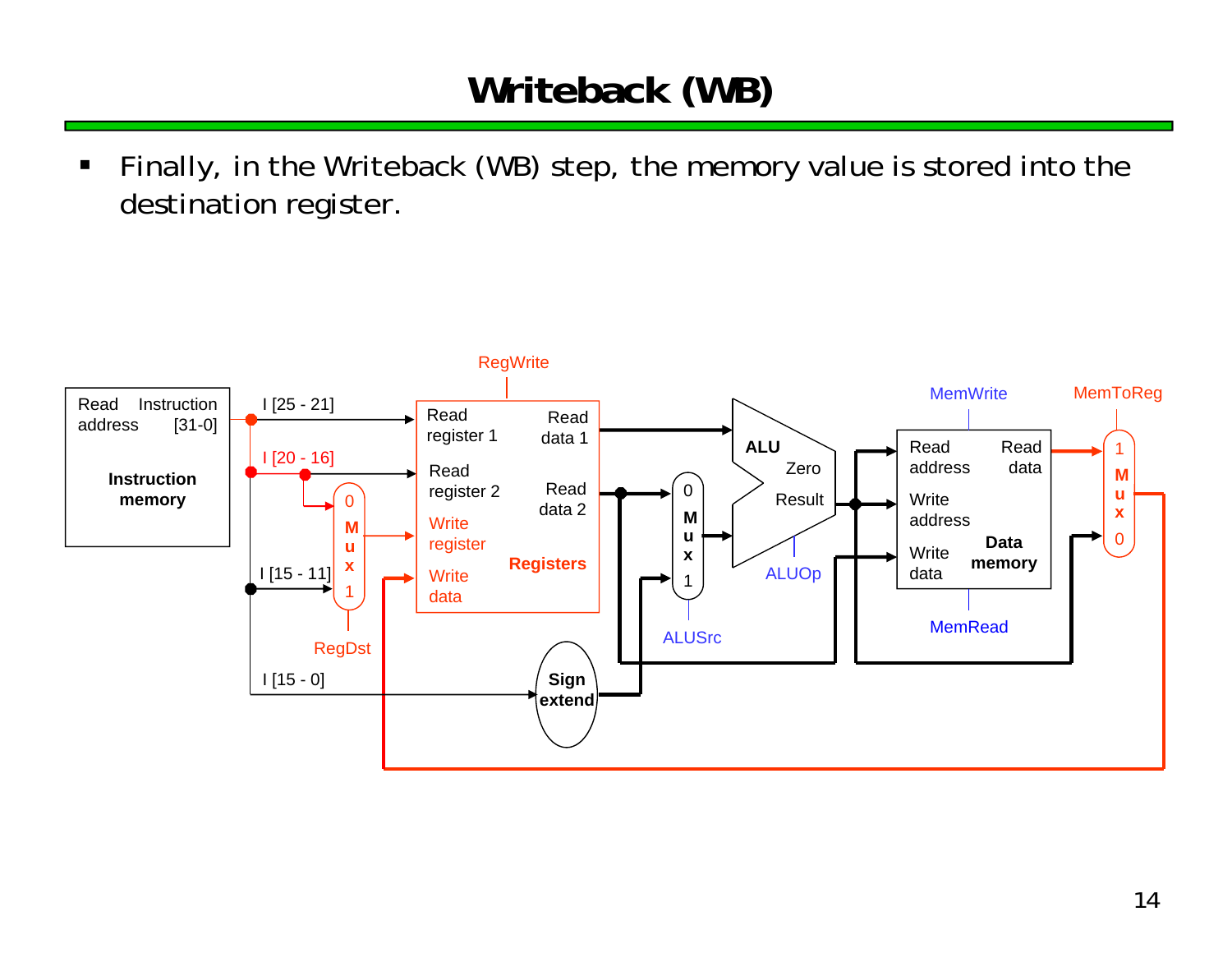## **A bunch of lazy functional units**

- $\blacksquare$ Notice that each execution step uses a different functional unit.
- $\blacksquare$  In other words, the main units are idle for most of the 8ns cycle!
	- ————————— The instruction RAM is used for just 2ns at the start of the cycle.
	- and the control of the control of the control of the control of the control of the control of Registers are read once in ID (1ns), and written once in WB (1ns).
	- ————————— The ALU is used for 2ns near the middle of the cycle.
	- ————————— Reading the data memory only takes 2ns as well.
- $\blacksquare$ That's a lot of hardware sitting around doing nothing.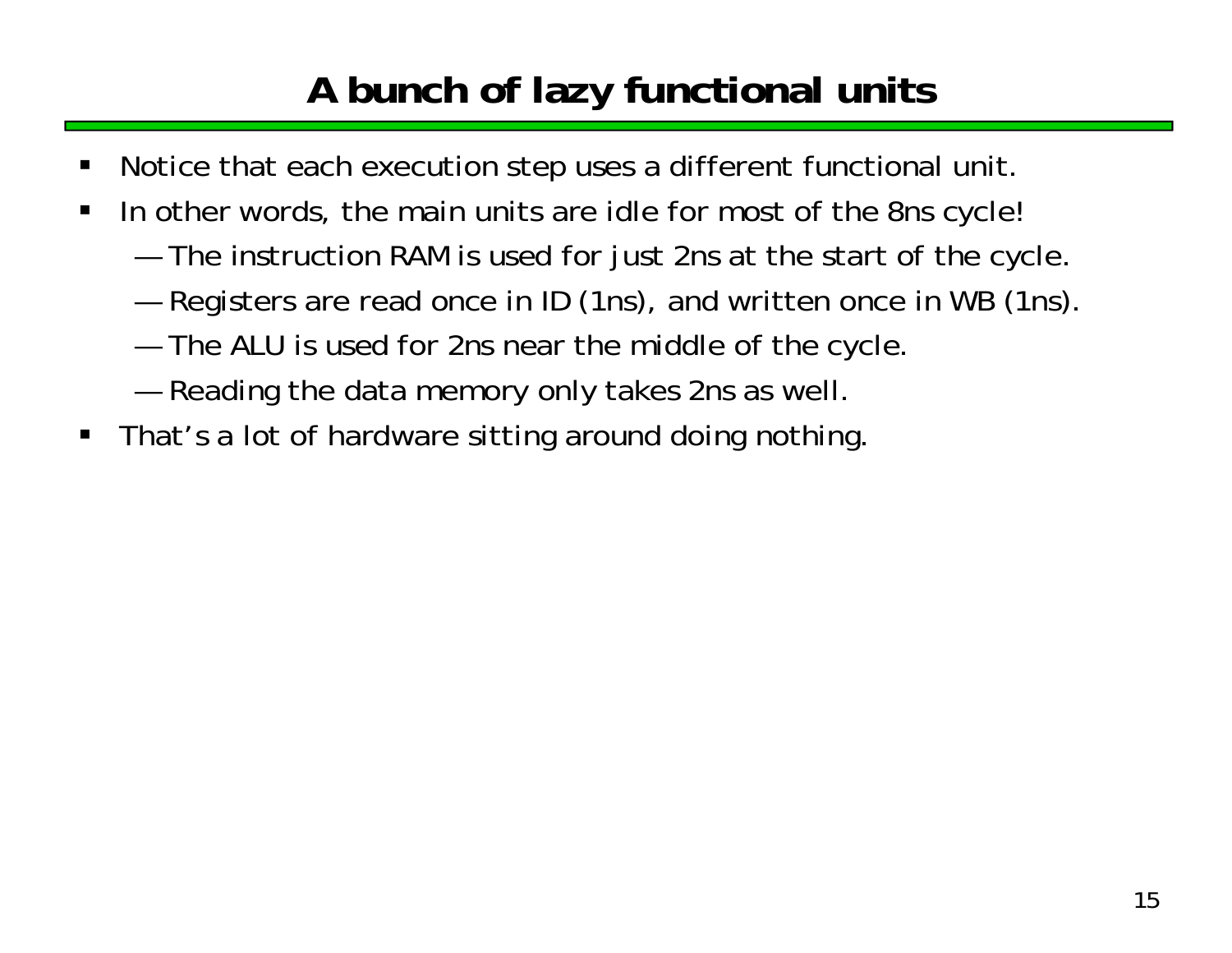#### **Putting those slackers to work**

- ш We shouldn't have to wait for the entire instruction to complete before we can re-use the functional units.
- $\blacksquare$  For example, the instruction memory is free in the Instruction Decode step as shown below, so...

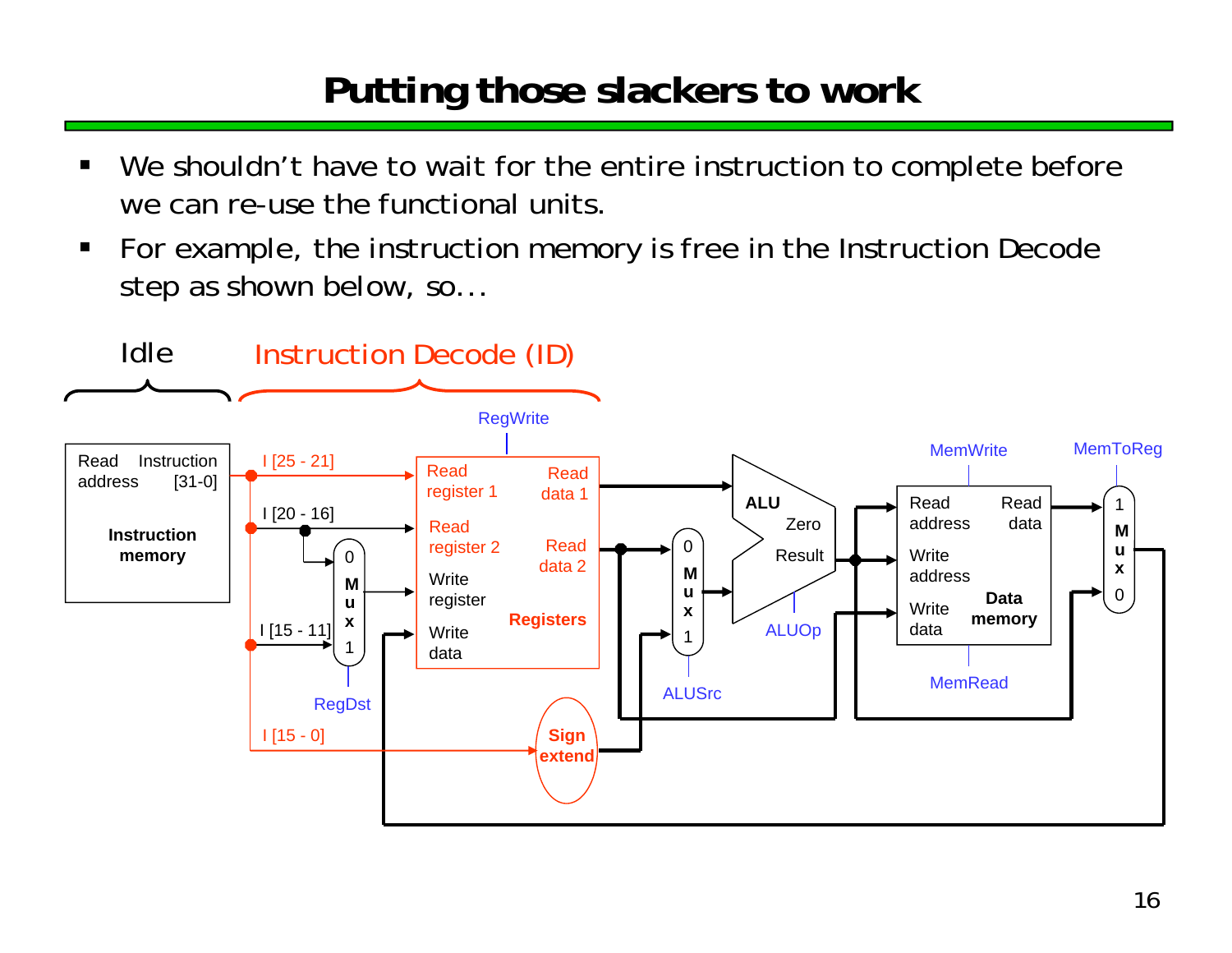### **Decoding and fetching together**

ш Why don't we go ahead and fetch the *next* instruction while we're decoding the first one?

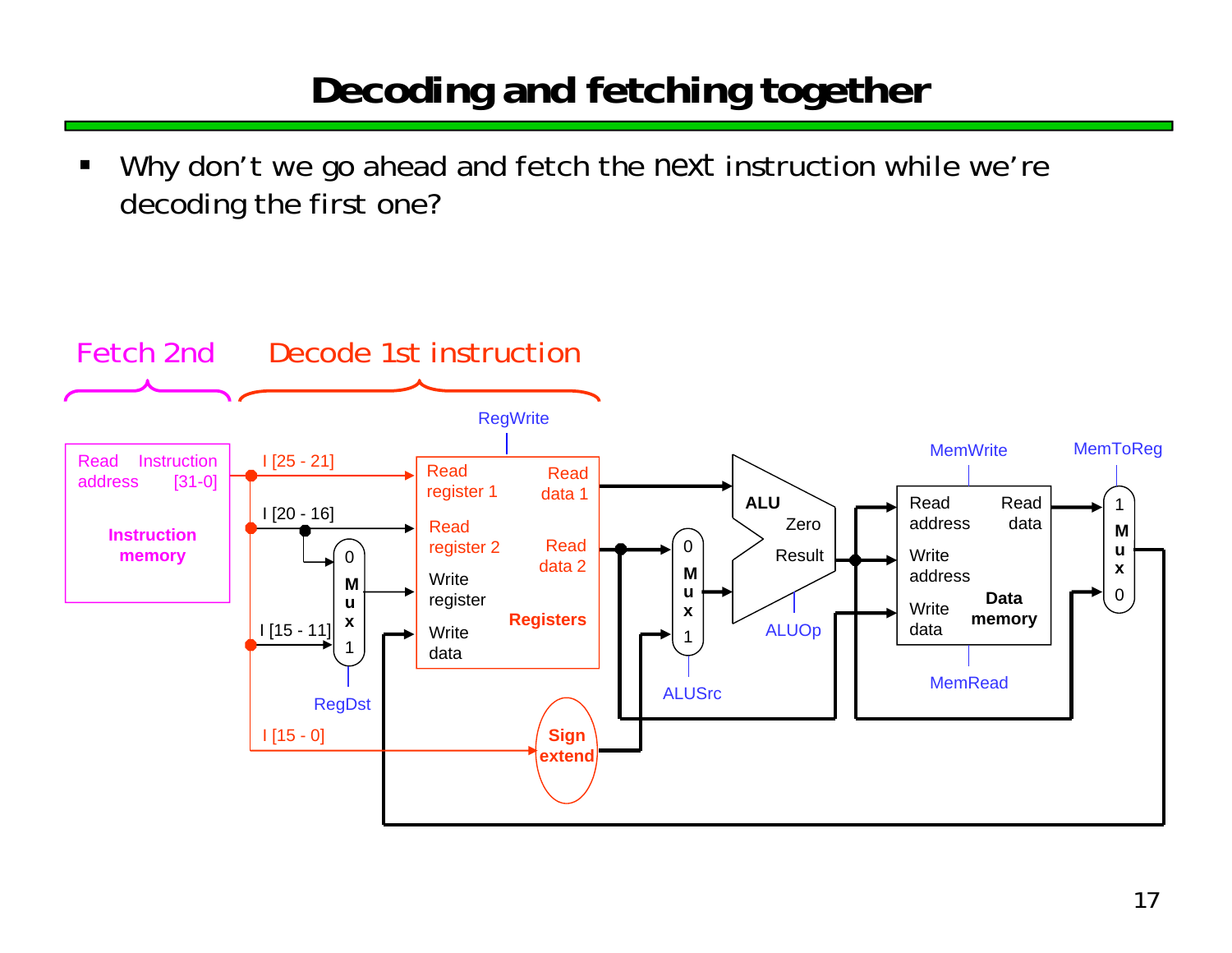## **Executing, decoding and fetching**

- ш Similarly, once the first instruction enters its Execute stage, we can go ahead and decode the second instruction.
- $\blacksquare$  But now the instruction memory is free again, so we can fetch the third instruction!

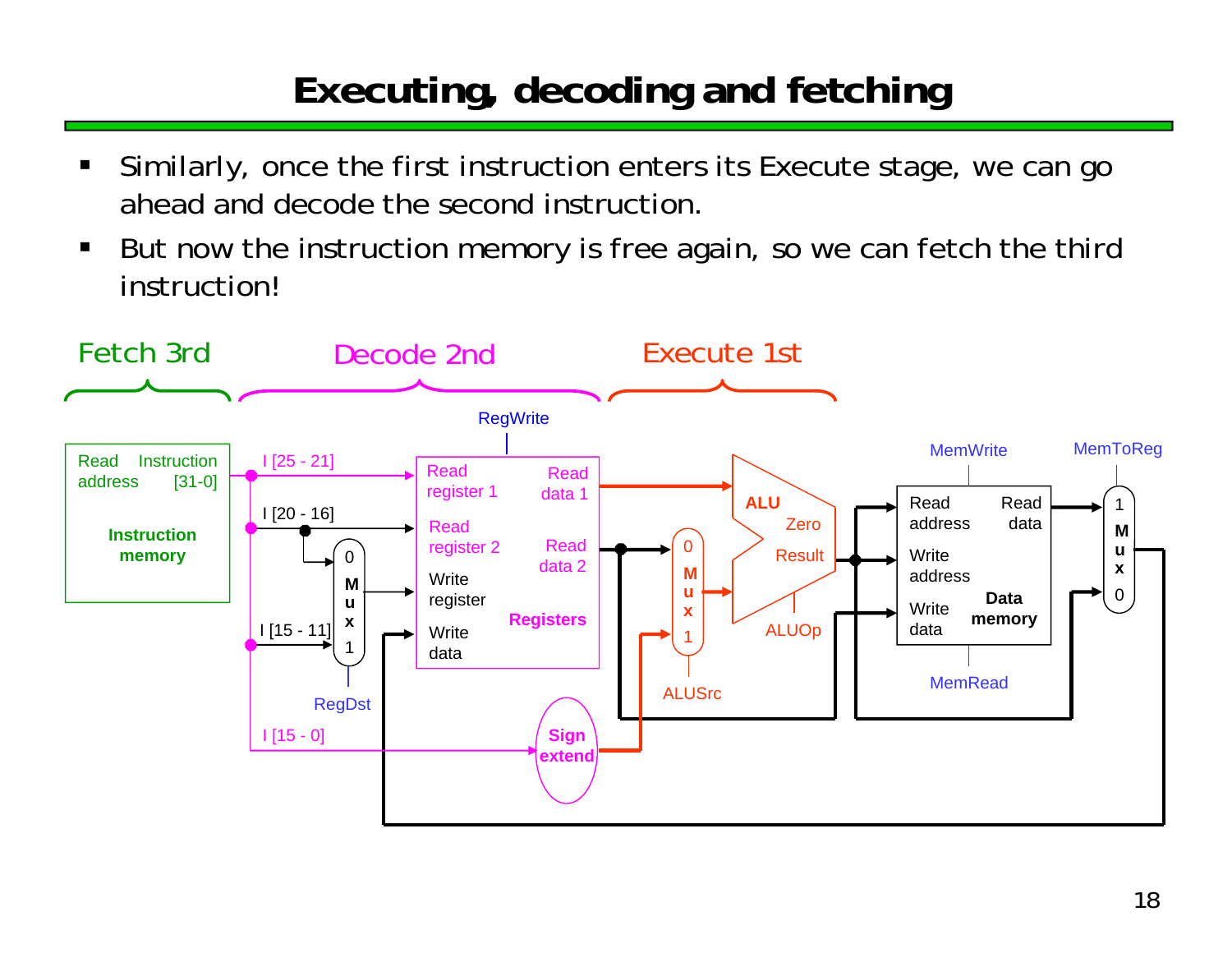### **Making Pipelining Work**

- $\blacksquare$  We'll make our pipeline 5 stages long, to handle load instructions as they were handled in the multi-cycle implementation
	- ————————— Stages are: IF, ID, EX, MEM, and WB
- $\blacksquare$ We want to support executing 5 instructions simultaneously: one in each stage.

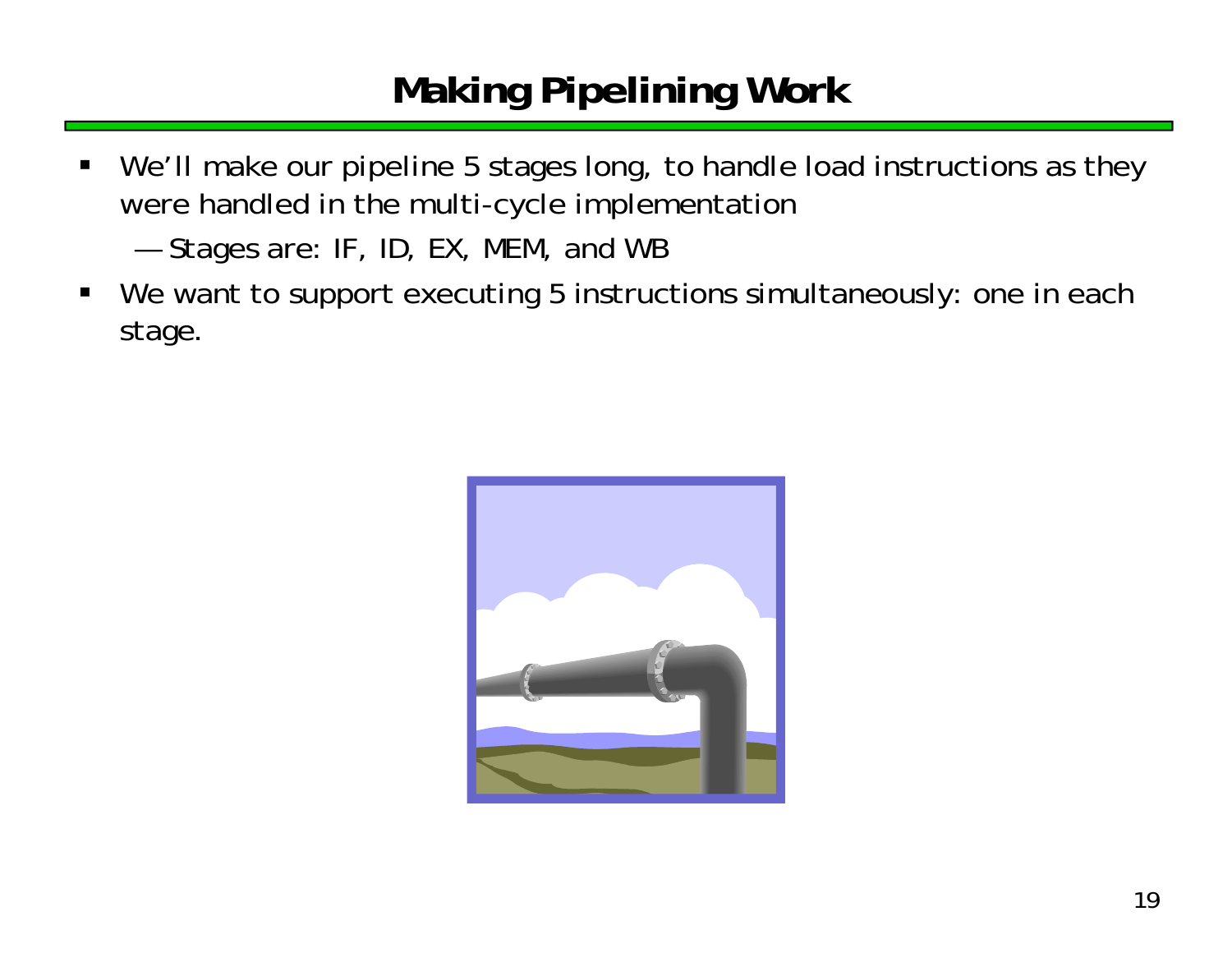### **Break datapath into 5 stages**

- $\blacksquare$ Each stage has its own functional units.
- $\blacksquare$ Each stage can execute in 2ns

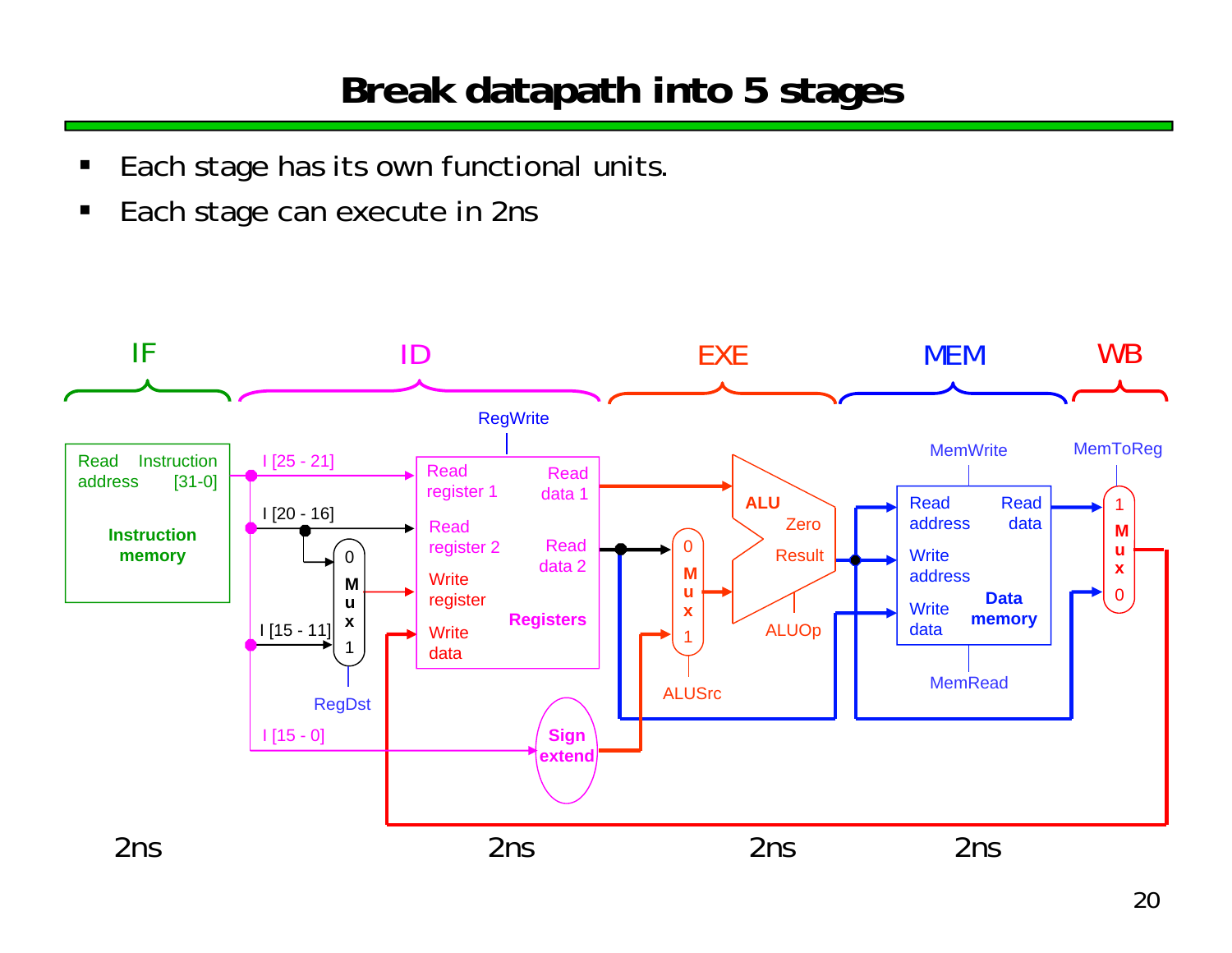### **Pipelining Loads**

|         |                 | Clock cycle |                |    |                |            |            |            |            |           |
|---------|-----------------|-------------|----------------|----|----------------|------------|------------|------------|------------|-----------|
|         |                 |             | $\overline{2}$ | 3  | $\overline{4}$ | 5          | 6          |            | 8          | 9         |
| Iw      | \$t0, 4 (\$sp)  | IF          | ID             | EX | <b>MEM</b>     | <b>WB</b>  |            |            |            |           |
| $I_{W}$ | \$t1, 8 (\$sp)  |             | IF             | ID | EX             | <b>MEM</b> | <b>WB</b>  |            |            |           |
| Iw      | \$t2, 12 (\$sp) |             |                | IF | ID             | EX         | <b>MEM</b> | <b>WB</b>  |            |           |
| Iw      | \$t3, 16 (\$sp) |             |                |    | IF             | ID         | EX         | <b>MEM</b> | <b>WB</b>  |           |
| Iw      | \$t4, 20 (\$sp) |             |                |    |                | IF         | ID         | EX         | <b>MEM</b> | <b>WB</b> |

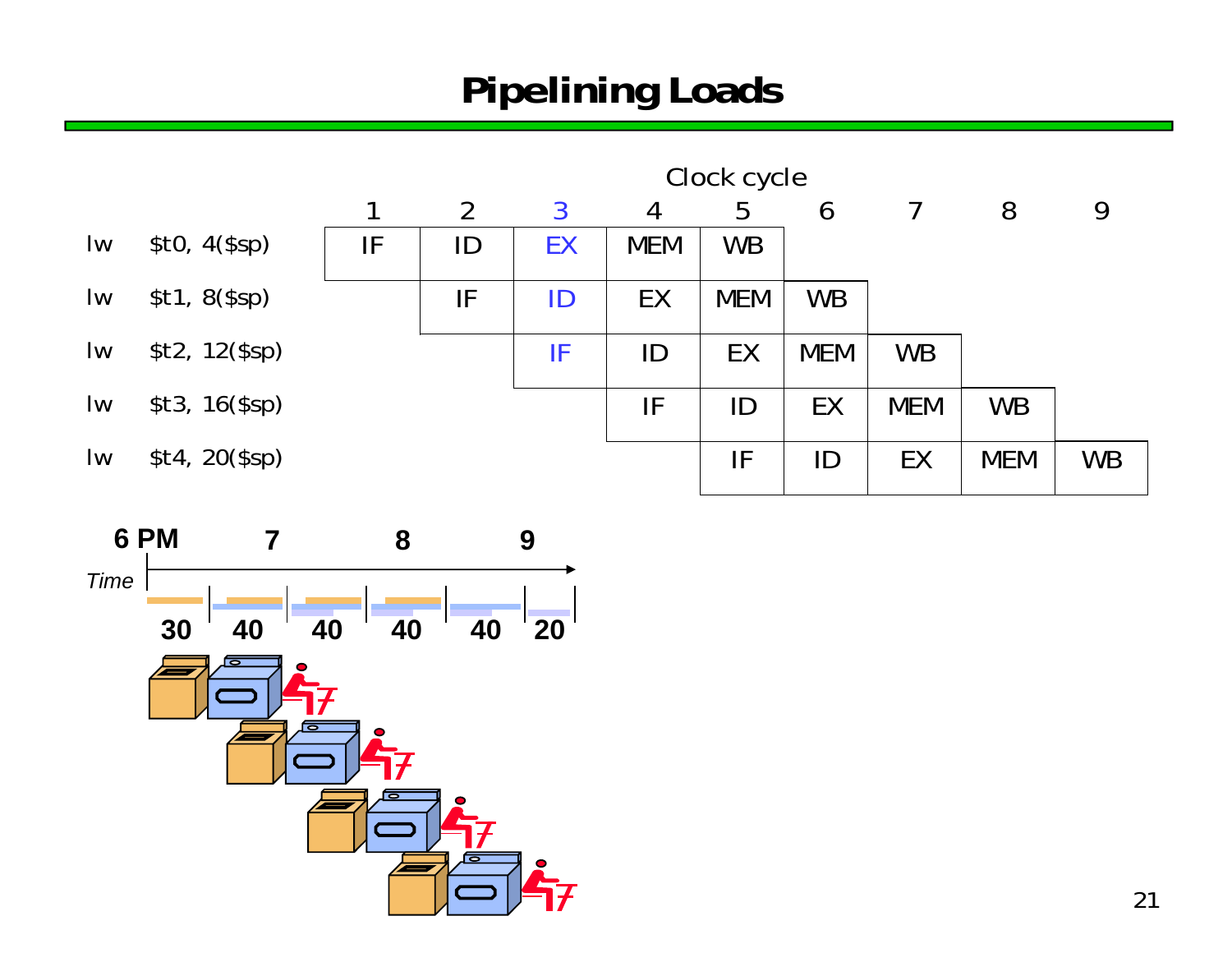## **A pipeline diagram**



- $\blacksquare$  A pipeline diagram shows the execution of a series of instructions.
	- ————————— The instruction sequence is shown vertically, from top to bottom.
	- ————————— Clock cycles are shown horizontally, from left to right.
	- and the control of the control of the control of the control of the control of the control of Each instruction is divided into its component stages. (We show five stages for every instruction, which will make the control unit easier.)
- $\blacksquare$  This clearly indicates the overlapping of instructions. For example, there are three instructions active in the third cycle above.
	- ————————— The "lw" instruction is in its Execute stage.
	- ————————— Simultaneously, the "sub" is in its Instruction Decode stage.
	- ————————— Also, the "and" instruction is just being fetched.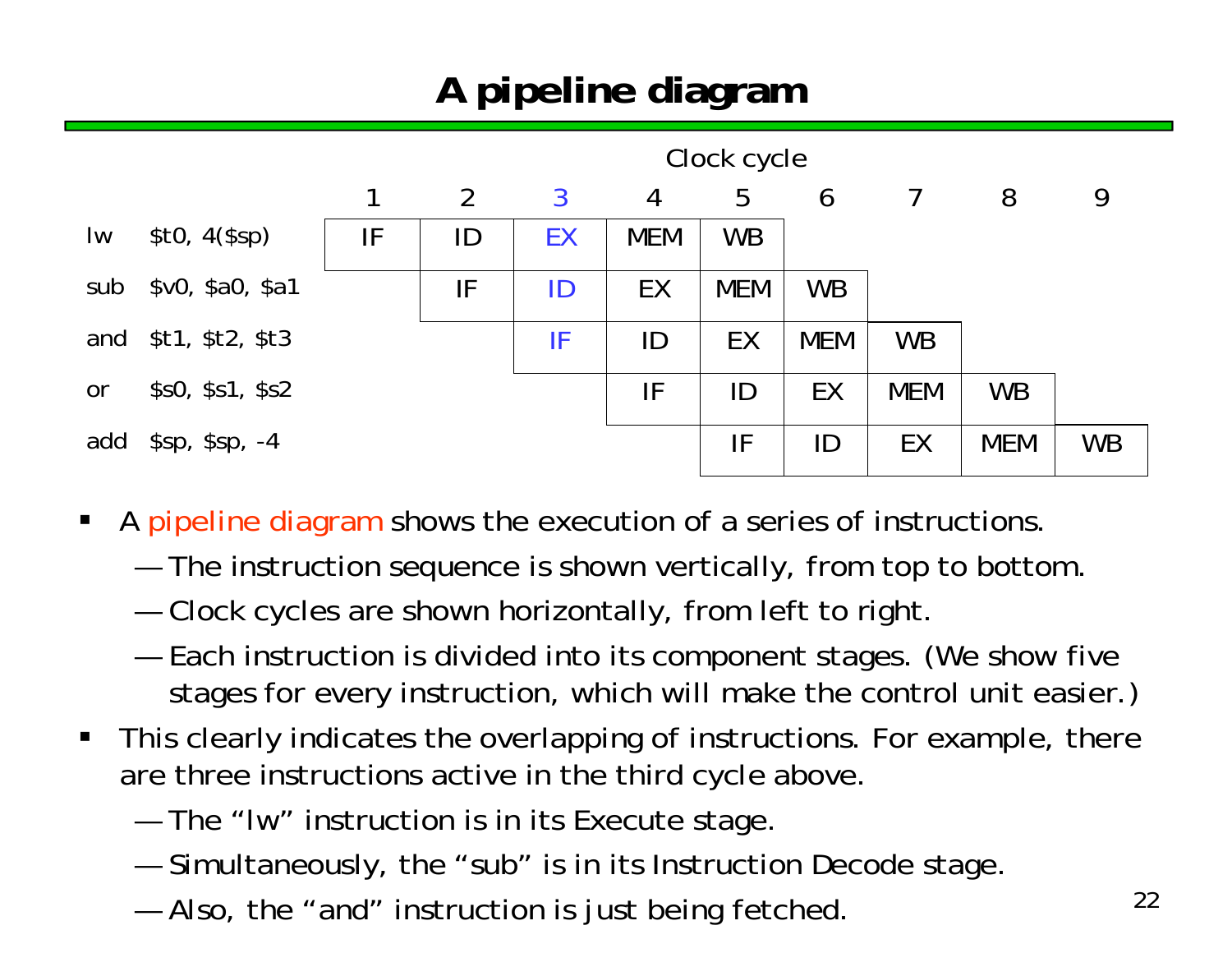### **Pipeline terminology**



- $\blacksquare$ The pipeline depth is the number of stages—in this case, five.
- $\blacksquare$ In the first four cycles here, the pipeline is filling, since there are unused functional units.
- $\blacksquare$ In cycle 5, the pipeline is full. Five instructions are being executed simultaneously, so all hardware units are in use.
- $\blacksquare$ In cycles 6-9, the pipeline is emptying.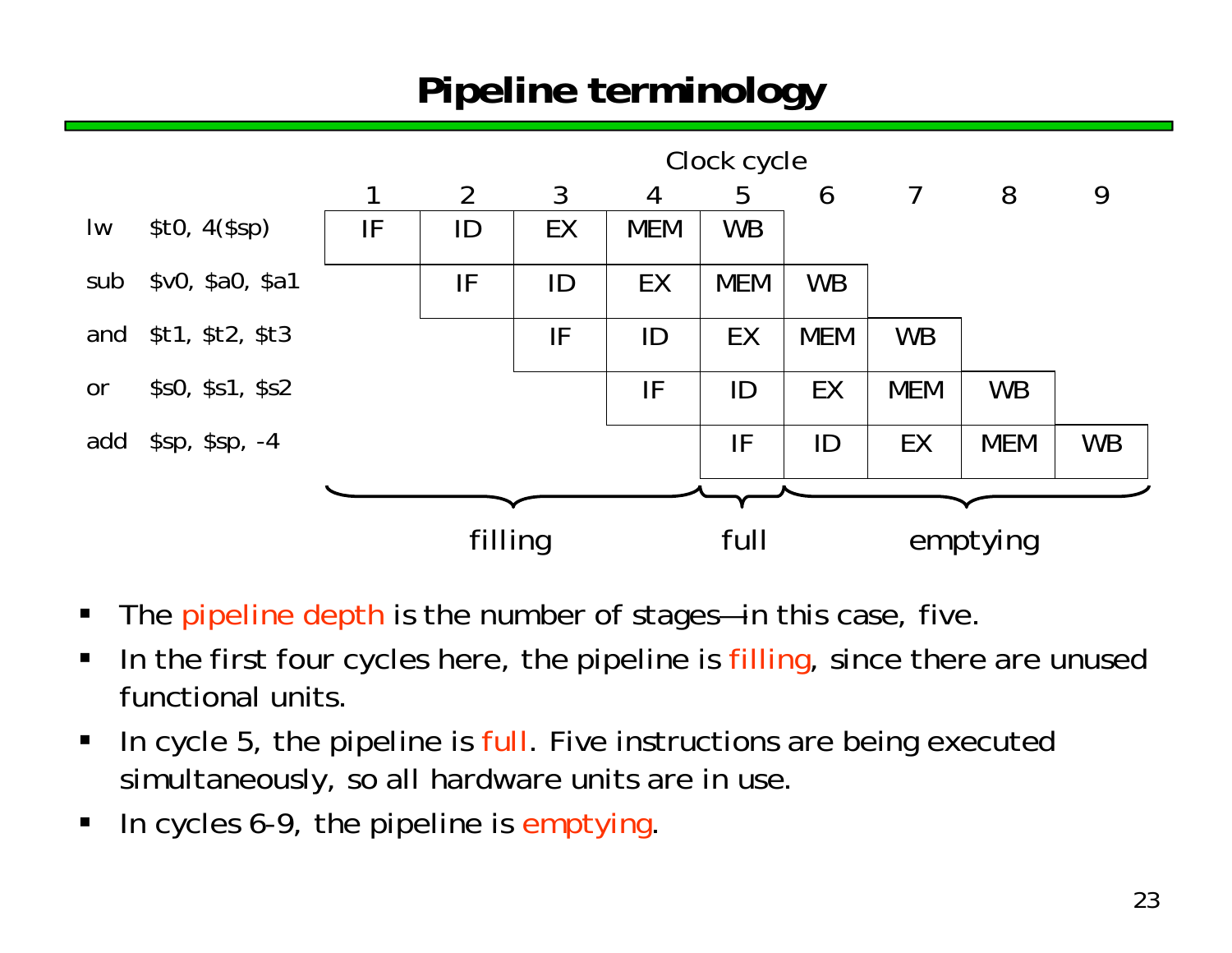### **Pipelining Performance**



- $\blacksquare$  Execution time on ideal pipeline:
	- —————————  $-$  time to fill the pipeline  $\texttt{+}$  one cycle per instruction
	- ————————— N instructions -> 4 cycles + N cycles or (2N + 8) ns for 2ns clock period
- $\blacksquare$  Compare with single-cycle implementation:
	- ————————— N cycles or 8N ns for 8ns clock period
- $\blacksquare$ How much faster is pipelining for N=1000 ?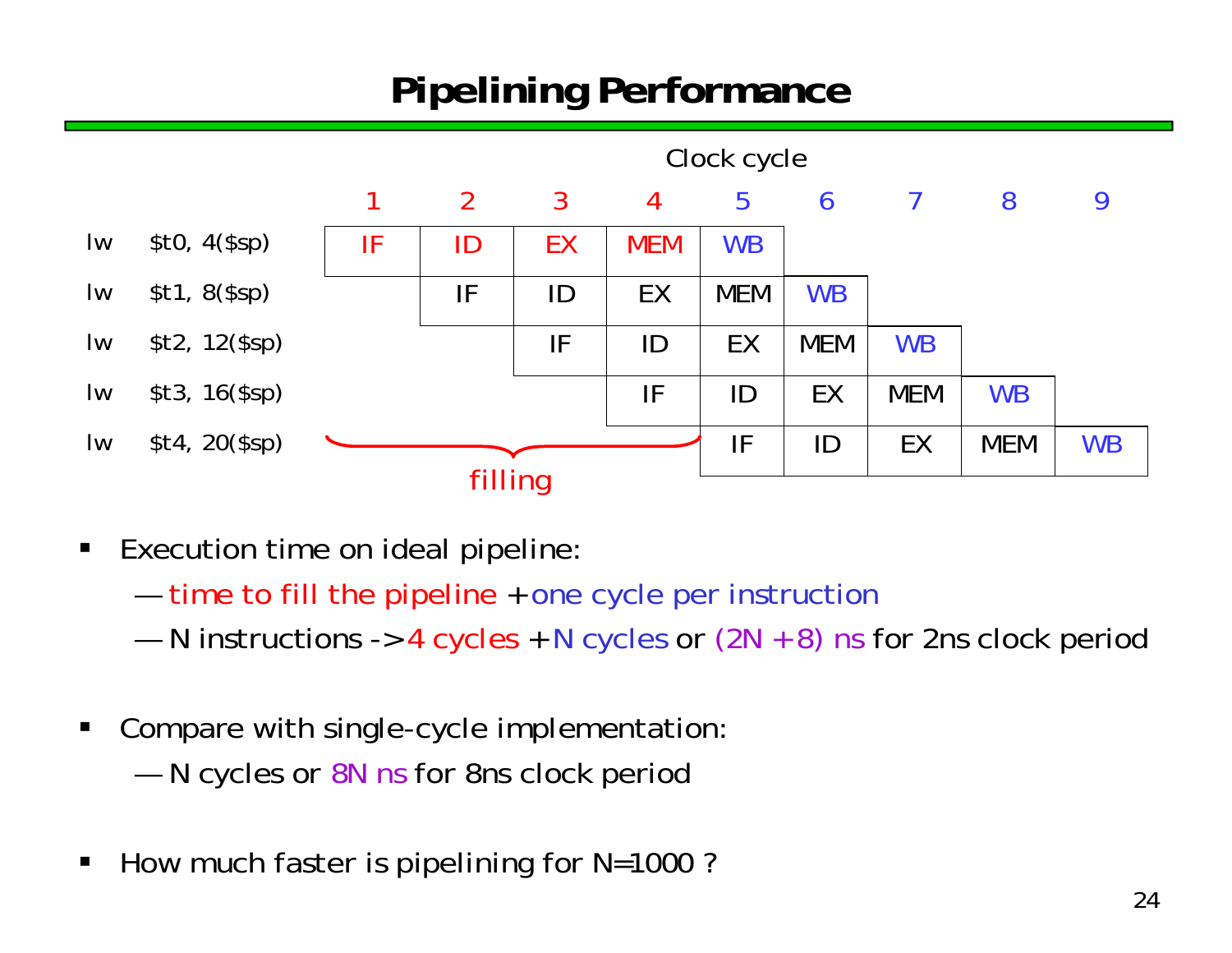#### **Pipeline Datapath: Resource Requirements**



- $\blacksquare$ We need to perform several operations in the same cycle.
	- —Increment the PC and add registers at the same time.
	- Fetch one instruction while another one reads or writes data.
- $\blacksquare$  Thus, like the single-cycle datapath, a pipelined processor duplicates hardware elements that are needed several times in the same clock cycle.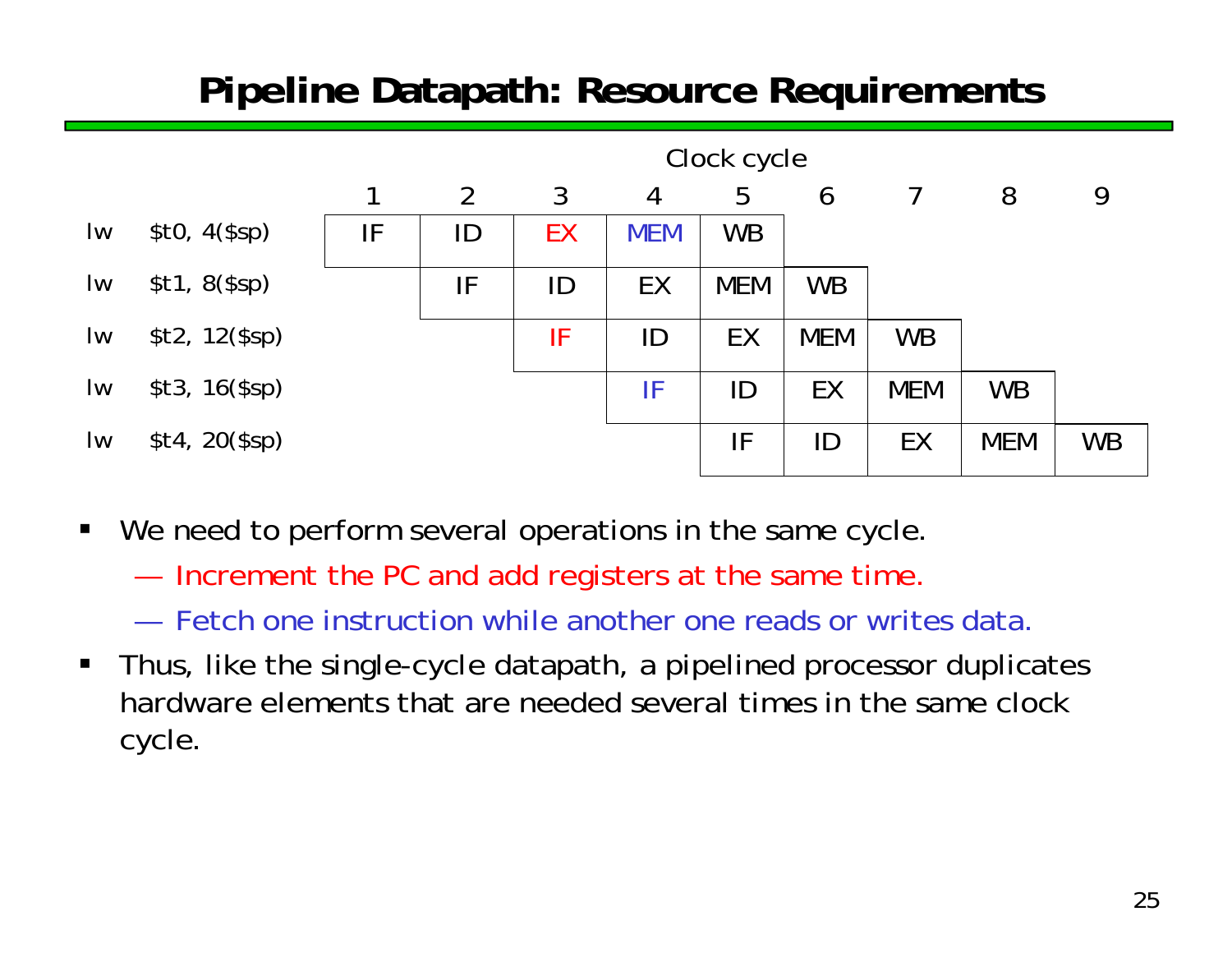#### **Pipelining other instruction types**

- $\blacksquare$  R-type instructions only require 4 stages: IF, ID, EX, and WB ————————— We don't need the MEM stage
- $\blacksquare$ What happens if we try to pipeline loads with R-type instructions?

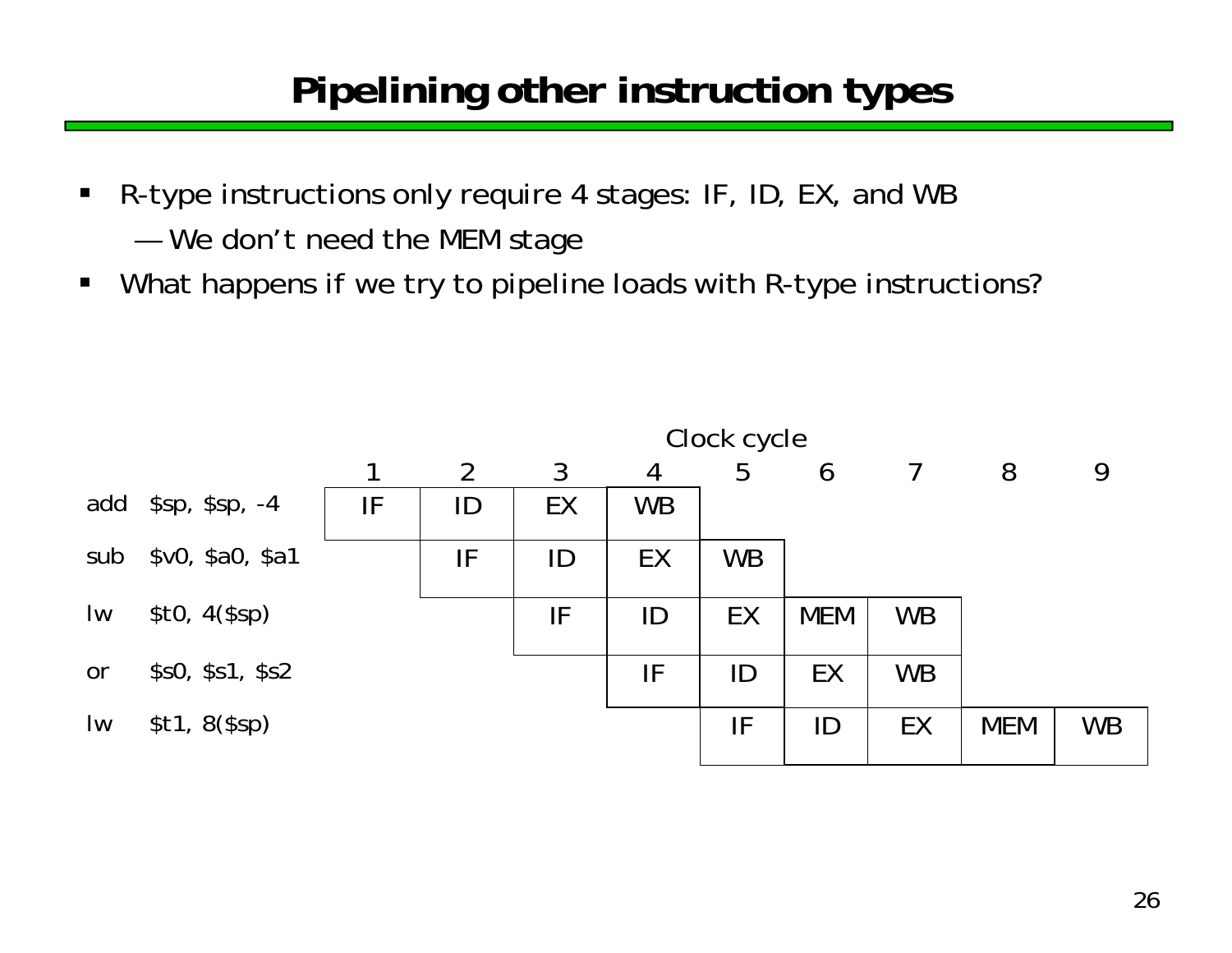#### **Important Observation**

- $\blacksquare$ Each functional unit can only be used once per instruction
- $\blacksquare$ Each functional unit must be used at the same stage for all instructions. See the problem if:
	- ————————— Load uses Register File's Write Port during its 5th stage
	- and the control of the control of the control of the control of the control of the control of R-type uses Register File's Write Port during its 4th stage

|                         |                    | Clock cycle |    |    |           |           |            |           |            |           |
|-------------------------|--------------------|-------------|----|----|-----------|-----------|------------|-----------|------------|-----------|
|                         |                    | 1           | 2  | 3  | 4         | 5         | 6          |           | 8          | 9         |
|                         | add \$sp, \$sp, -4 | IF          | ID | EX | <b>WB</b> |           |            |           |            |           |
| sub                     | \$v0, \$a0, \$a1   |             | IF | ID | EX        | <b>WB</b> |            |           |            |           |
| $\mathsf{I} \mathsf{w}$ | \$t0, 4 (\$sp)     |             |    | IF | ID        | EX        | <b>MEM</b> | <b>WB</b> |            |           |
| or                      | \$s0, \$s1, \$s2   |             |    |    | IF        | ID        | EX         | <b>WB</b> |            |           |
| $I_{W}$                 | \$t1, 8 (\$sp)     |             |    |    |           | IF        | ID         | EX        | <b>MEM</b> | <b>WB</b> |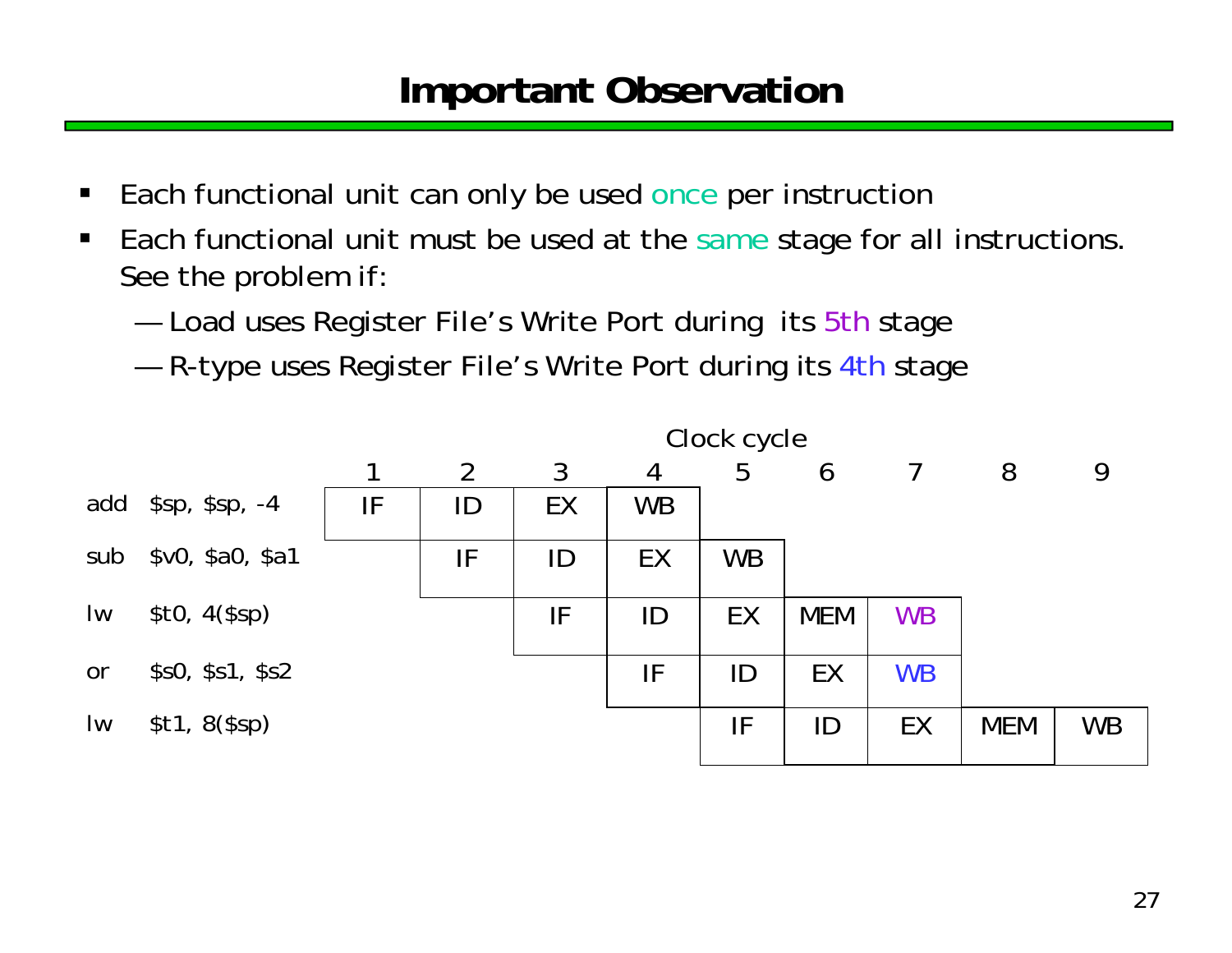### **A solution: Insert NOP stages**

- $\blacksquare$  Enforce uniformity
	- ————————— Make all instructions take 5 cycles.
	- ————————— Make them have the same stages, in the same order
		- Some stages will do nothing for some instructions



• Stores and Branches have NOP stages, too…

| store  | ┍ | <b>FY</b>       | <b>MEM</b> |  |
|--------|---|-----------------|------------|--|
| branch | ┗ | <b>FY</b><br>しへ |            |  |